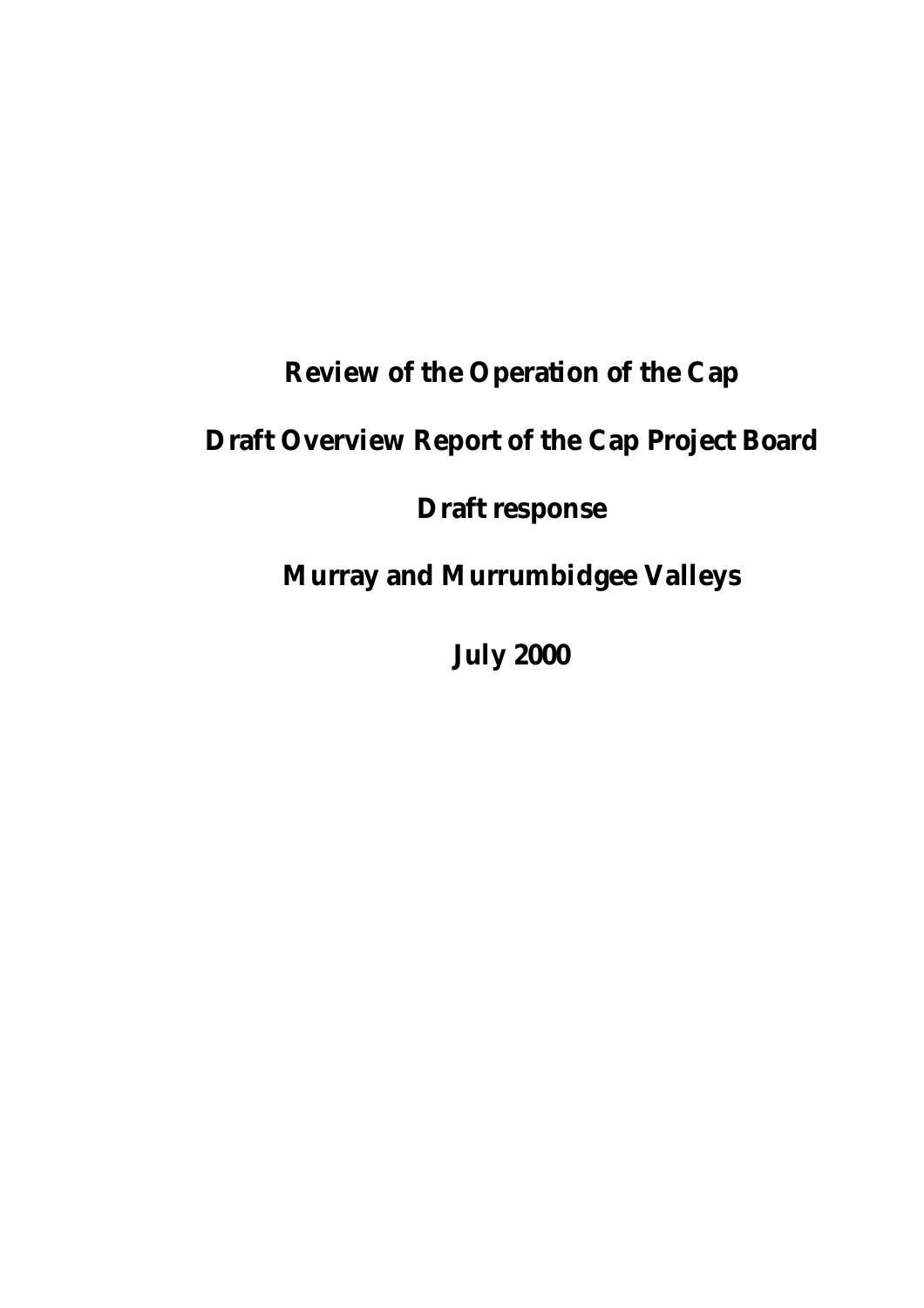## **CONTENTS**

| 1.        |      |                                                                                |  |
|-----------|------|--------------------------------------------------------------------------------|--|
| 2.        |      |                                                                                |  |
| <u>3.</u> |      |                                                                                |  |
|           | 3.1. |                                                                                |  |
|           | 3.2. |                                                                                |  |
|           | 3.3. |                                                                                |  |
|           | 3.4. |                                                                                |  |
|           | 3.5. |                                                                                |  |
|           | 3.6. |                                                                                |  |
|           | 3.7. |                                                                                |  |
| <u>4.</u> |      | Appendix 1:- NSW Irrigators Council Proposed roles & responsibilities in NSW13 |  |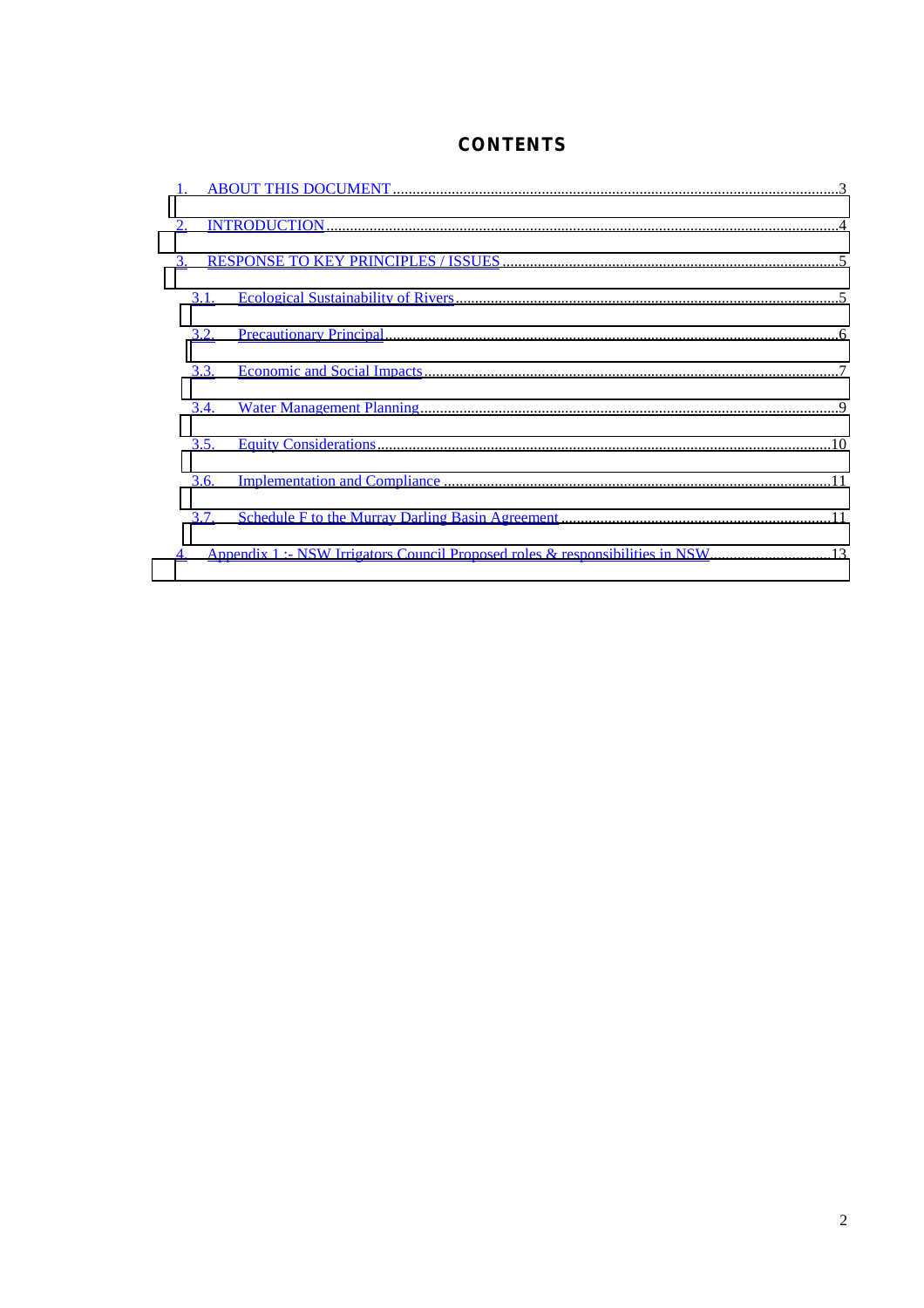#### <span id="page-2-0"></span>1. ABOUT THIS DOCUMENT

The following document developed by organisations representing irrigators ("Southern NSW Irrigators") from across the Murray and Murrumbidgee Valleys. The document is not an attempt to cover all the individual issues inherent to each group or valley but to provide the MDBC Cap Project Board ("The Project Board") with a set of agreed principles from irrigators across these valleys in relation to the operation of the Cap and to suggest a framework to address key equity issues within these valleys.

The submission has been developed in order that the Project Board may understand regional implications and management issues in relation to the implementation of the Murray Darling Basin Cap.

It is also intended that individual and valley submissions will expand in more detail in relation to these principles. There is broad agreement amongst the group that while there are many Cap issues which are common to all irrigators across the region, there are also many issues can only be managed and therefore commented on at an individual valley level.

This document was developed by the following groups:-

Ricegrowers' Association of Australia Murrumbidgee Irrigation Limited Murray Irrigation Limited Southern Riverina Irrigation Districts Council Murrumbidgee Irrigation Area Council of Horticultural Associations West Corurgan Irrigation Murrumbidgee Licensed Pumpers Yanco Creek Pumpers Coleambally Irrigation Hay Water Users Moira Private Irrigation Murray Valley Licensed Pumpers.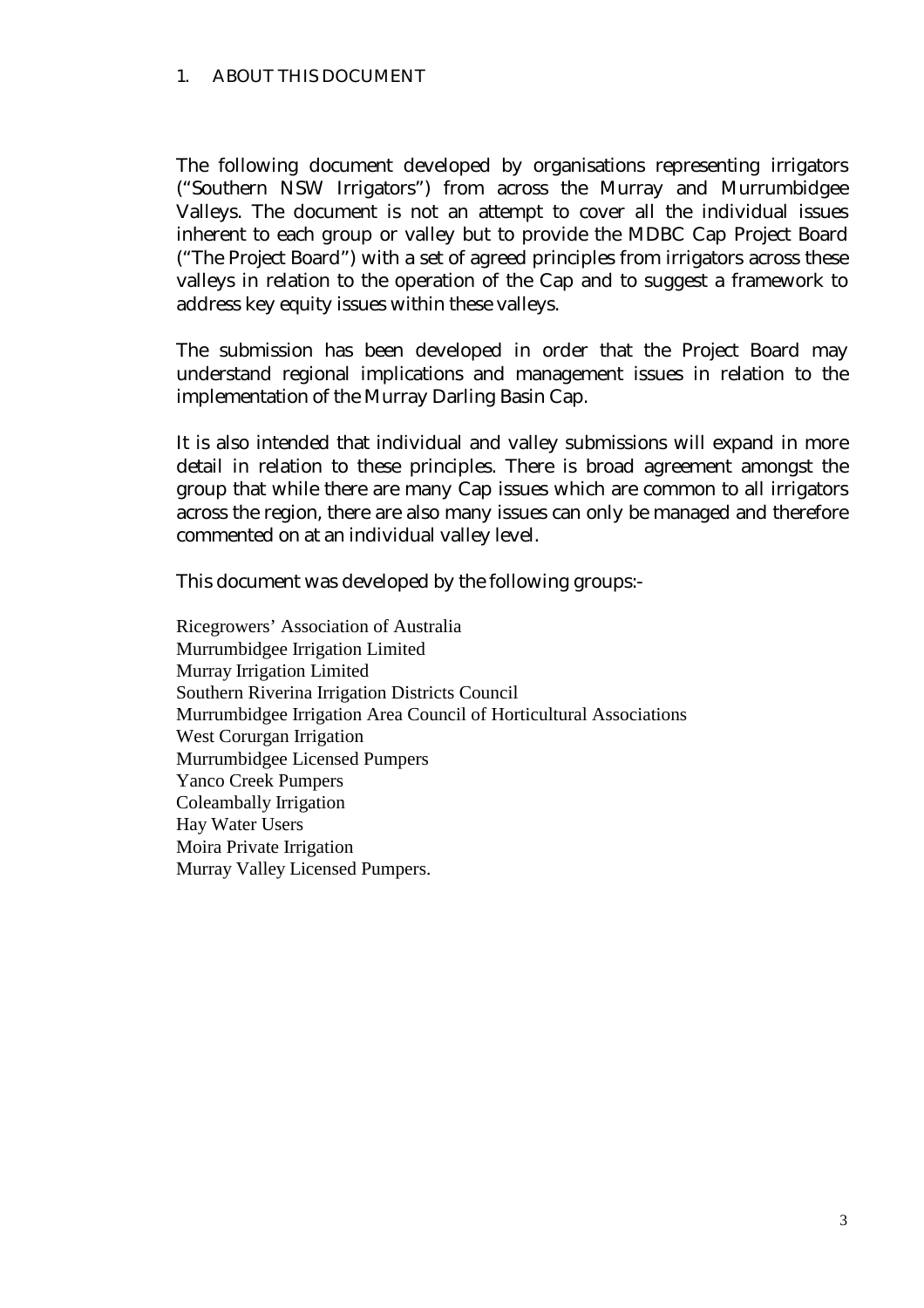#### <span id="page-3-0"></span>2. INTRODUCTION

NSW irrigators support the need for some form of sustainable extraction limits. It is widely recognised by irrigation groups that a limit on extractions provides a foundation for secure, long-term access to water. However, as The Project Board suggested within the Draft Overview, the Cap has been an "essential first step" and only one means of achieving these limits. This document will expand an alternative and/or conjunctive means of achieving sustainable extraction limits through key principle statements.

Southern NSW Irrigators recognise that many of the major costs incurred by irrigators in recent times have stemmed, not from the Cap in isolation, but from the concurrent implementation of several other water reform initiatives. The Cap has defined the property rights between states and river valleys but has done nothing to define the rights of the individual except to quantify the aggregate.

It is therefore not appropriate for the Project Board to consider the Cap in isolation. It has been the cumulative effect of all of these reforms which threatens the social and economic viability of our regions.

Southern NSW Irrigators have consistently supported community resource planning in consultation with government. We believe, on the understanding that each valley's obligations to the health of the Basin are met, that valley ownership and therefore responsibility for management of natural resources will provide solutions appropriate to those affected by any decision making process. In addition, we believe that the current Cap should be set as a point of reference for the future by which any increases or decreases in extraction limits can be benchmarked by individual valley communities.

It is proposed that valley communities, in partnership with government, would be responsible for the development and implementation of individual valley Water Management Plans. Valley communities, State governments and the Independent Audit Group ("IAG") need to agree on methods for assessing compliance within each valley in addition to agreements on what if any sanctions will be applied as a result of breaches of agreed conditions. Application of sanctions can only be effective with:-

- **I** individual property rights in place.
- ! individualisation of the Cap within the individual property right.

The Water Management Plan would incorporate the environmental needs of a river and recognise an individual river valleys' obligation to the downstream environment and the overall health of the Basin. These needs must be scientifically defined, locally driven, outcome based and able to be audited. Under this framework, there would be no purpose served by imposing extractable limits in addition to a Water Management Plan. This issue is explored further in our additional comments and in the NSW Irrigators Council Blue Paper (reference – page 14 "An Industry Proposal For water Rights in NSW – A Blue Paper").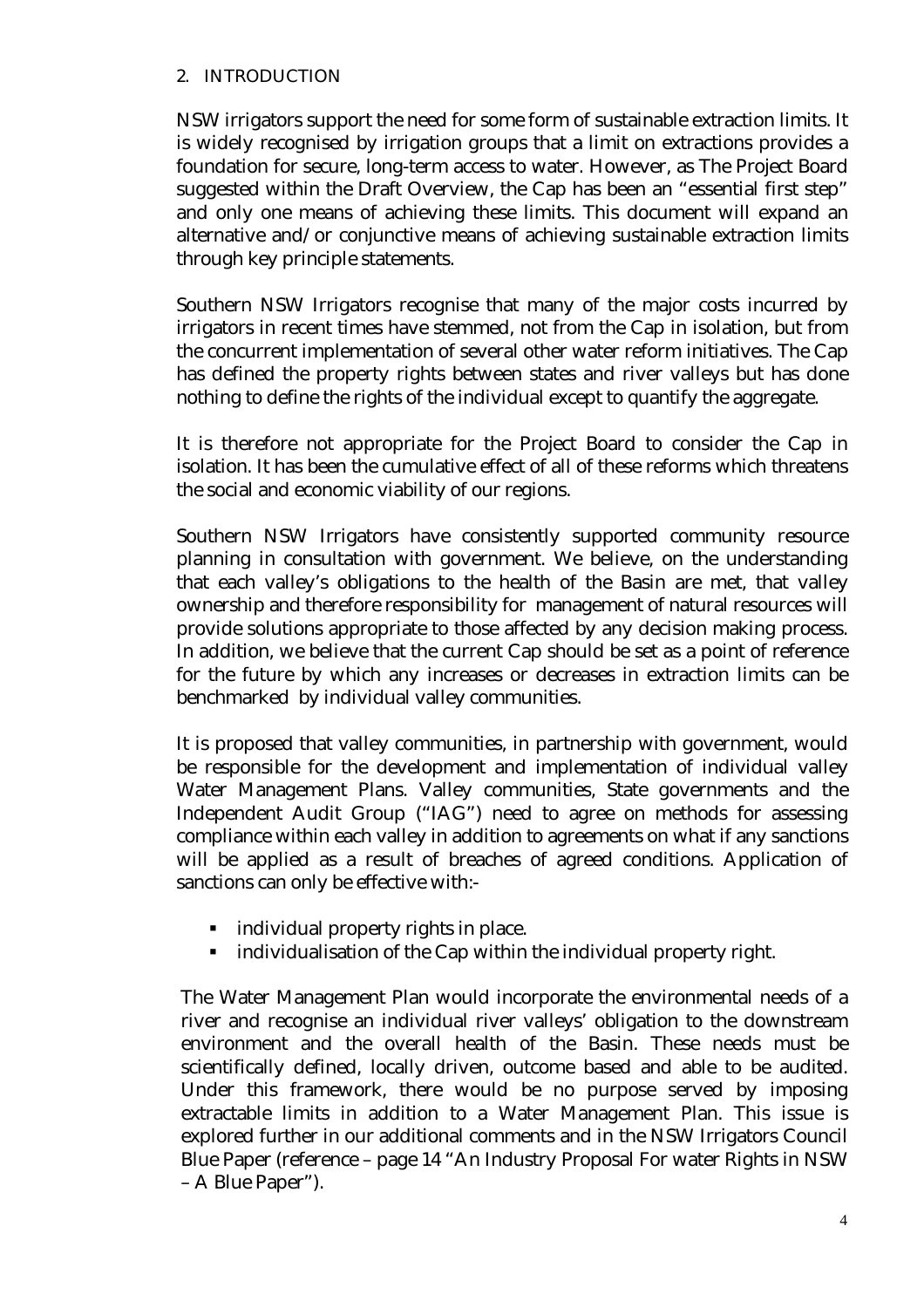#### <span id="page-4-0"></span>3. RESPONSE TO KEY PRINCIPLES / ISSUES

#### **3.1. Ecological Sustainability of Rivers**

Southern NSW Irrigators commented on the level of integrity and presentation of information in the "Ecological Sustainability of Rivers" report developed by the CRC for Freshwater Ecology. It is a comprehensive discussion and is welcomed as a step forward in ensuring that the water reform process is underpinned by credible science.

*Southern NSW Irrigators agreed to support a limit on diversions based on a framework for water management involving valley communities*.

The group is in general agreement with the definition of sustainability for the purposes of the Cap (outlined on page 31 of the review document) so long as the application of the definition is through protocols and rules determined at the regional level.

However, the group also cautions that defining sustainability is inherently problematic. The definition of sustainability and the administration of the Cap should be based on tangible and measurable objectives.

Individual valley communities (based on an agreed framework for water management which includes consultation with government, commitment to overall Basin health requirements and recognition of interstate obligations) should decide as to the appropriate upper boundary of the Cap. Whilst recognising the need for limits and the need for enforcement between states and valleys, there must be times and/or events where the Cap becomes unnecessary.

*Southern NSW Irrigators recognise that without the Cap there would have been an increased risk of environmental degradation to the river system of the Murray-Darling Basin*.

However, the group also agreed that it would be almost impossible to estimate environmental conditions related to a non-cap scenario. To suggest that the Cap "saved irrigators from themselves" by limiting what would have otherwise been an endless free-for-all on water is incorrect and misleading.

For a number of years irrigators have been seeking a limit on diversions. The introduction of the Volumetric Allocation Scheme was supposed to have delivered this limit, however, the NSW government continued to issue licences in excess of sustainable limits despite calls from irrigators for a moratorium. The Cap Project Board will not assist in improving the understanding and image of the Cap through such inferences.

*Southern NSW Irrigators agreed that there is no guarantee that current Cap limits represent a sustainable level of diversions but that any refinement should be based on the Water Management Planning process in NSW*.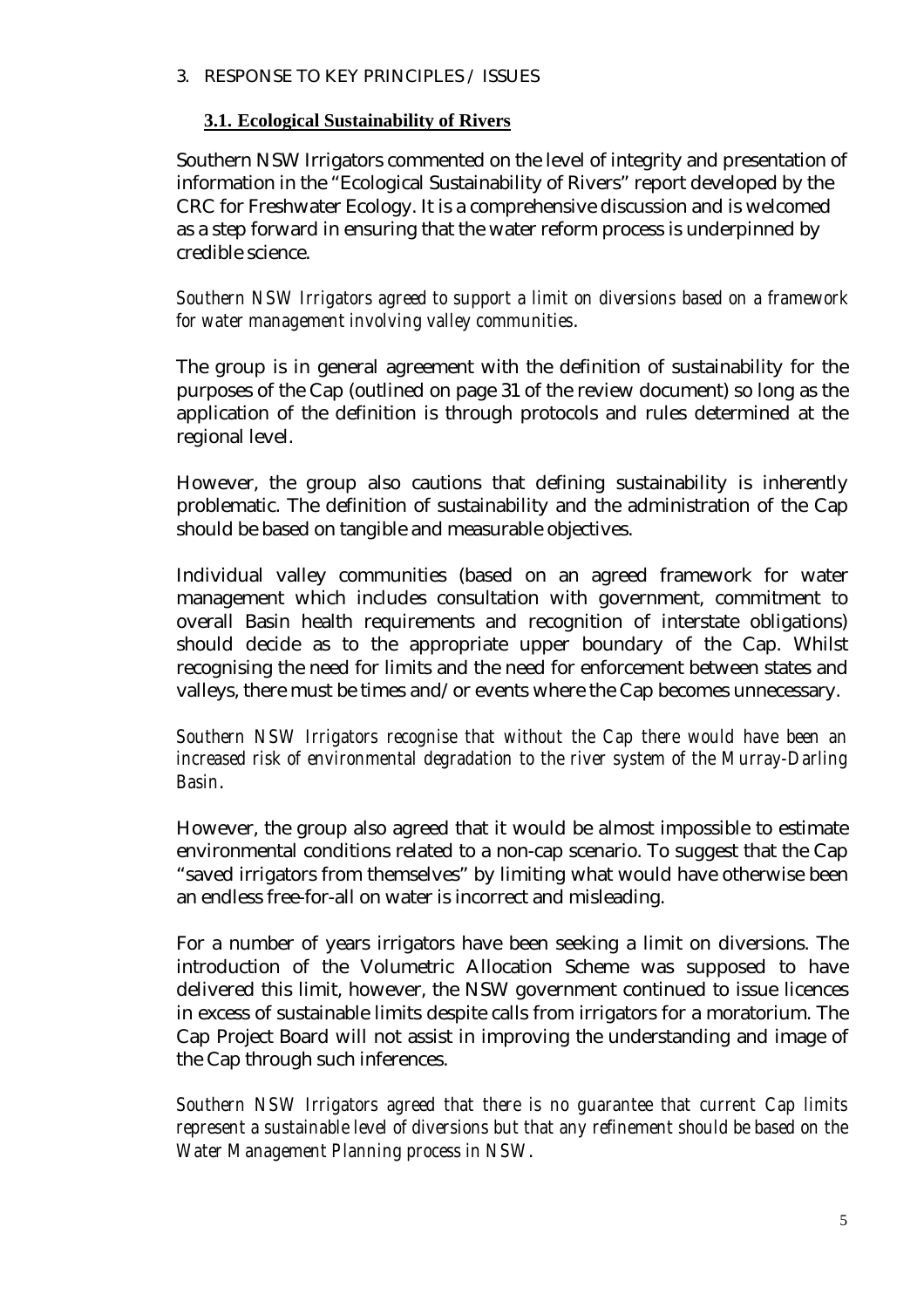<span id="page-5-0"></span>Southern NSW Irrigators believe that the way forward is through review and refinement of sustainable diversion limits based on credible science, managed by valley communities in consultation with governments and informed by an independent valley health audit. This "adaptable" limit on diversions could be **higher or lower** than current Cap levels depending on the individual valley and will be reliant upon:

- ! Advances in scientific knowledge
- ! Adequate and accountable researching
- ! Confidence in a transparent process
- Confidence in the resulting data
- ! Satisfying contribution to Basin health

Should the above criteria be satisfied and as a result more water is required for the environment, then appropriate measures should be taken to off-set the effects of reduced availability on water users (see page 23 "An Industry Proposal For water Rights in NSW – A Blue Paper").

Through all of this the 1993/94 Cap benchmark figure should remain as a reference point to our ongoing understanding of sustainable diversion limits.

#### **3.2. Precautionary Principal**

The group suggests that the many versions of the precautionary principle only ever view an issue from an environmental perspective and it is at times triggered by perceived threats to the environment without a prior comprehensive search for information. In addition, it is of considerable concern that while the level of threat is often exaggerated, the principle continues to be espoused.

The group favours an equal social precautionary principle, where actions cannot be taken without caution about the economic and social impacts on those who are to be affected. For example;

*"That if there are threats of serious or irreversible environmental, social or economic damage, careful assessment of the certainty of the environmental, social or economic outcomes of measures should be undertaken before measures to correct degradation are implemented."*

Under the current water sharing system however, there can only be an ambiguous figure placed on any impact to irrigators in New South Wales because of the lack of a secure property right for the individual. It is difficult to define how much potential earning capacity has been eroded from irrigators while property right and equity issues remains unresolved.

Currently, there are obvious winners and losers when environmental flows and extraction limits are considered. The winners are the whole community who undoubtedly benefits from a healthy river system. However the only group who are contributing to the health of the rivers is the irrigation communities. Unless a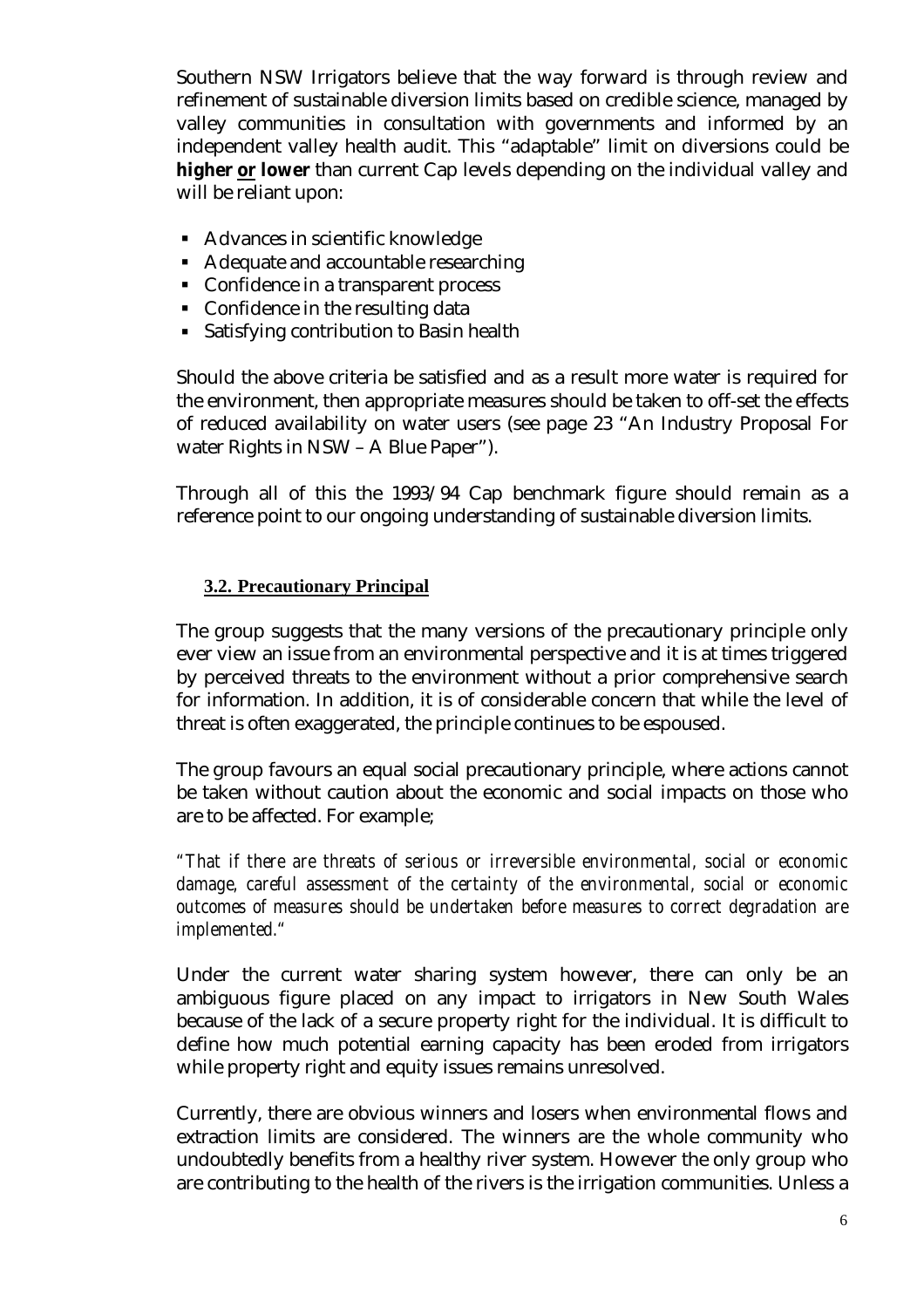<span id="page-6-0"></span>secure and compensible property right is set in place for all irrigators, their contribution environmentally, economically and socially is difficult to measure and will therefore not be recognised for it's significant value.

The precautionary principle when implemented therefore is only impacting on one part of the community for the benefit of the whole community.

### **3.3. Economic and Social Impacts**

*Southern NSW Irrigators agreed that the report by Marsden and Jacob offered NO compelling evidence in relation to economic and social benefits linked to the Cap*.

While there may be some benefits involved, these are currently impossible to identify given absence of any analysis of the cost of Cap implementation.

All groups agreed that the "Economic and Social Analysis" report contributed by Marsden Jacob Associates is below what is considered an adequate standard. It would be impossible for the Cap Project Board to make well informed comment based on a report that:

- ! does not mention the costs/potential costs involved with Cap implementation
- ! does not deliver an in-depth analysis of benefits related to Cap implementation
- ! only considers the Cap in isolation from other water reform impacts currently affecting irrigation communities.
- ! The report fails to recognise that "new developments" through the activation of sleeper and dozer licences can only occur at the expense of the existing users and uses.
- ! the report should identify the difference between full "activation" of the cap and full "development". It should not be overlooked that many of those who have benefited from water reform have done so at the expense of irrigators who previously relied on larger annual allocation announcements. While this is a widely accepted fact, what Marsden Jacobs have failed to recognise is that the combination of Cap implementation and the promotion of the temporary transfer market has accelerated the rate at which these irrigators have been adversely affected.
- It is not accurate to suggest that prior to the introduction of the temporary transfer market all licenses would have been fully activated in all years, as the reality is that this would only occur in dry years. The implementation of the Cap has accelerated the rate at which the transfer market has developed, and both the MDBC and the NSW Government should have done more to consider the equity issues associated with their decisions.

*The group accepted that the economic and social costs stemming from the Cap are most likely of lesser significance than other impacts*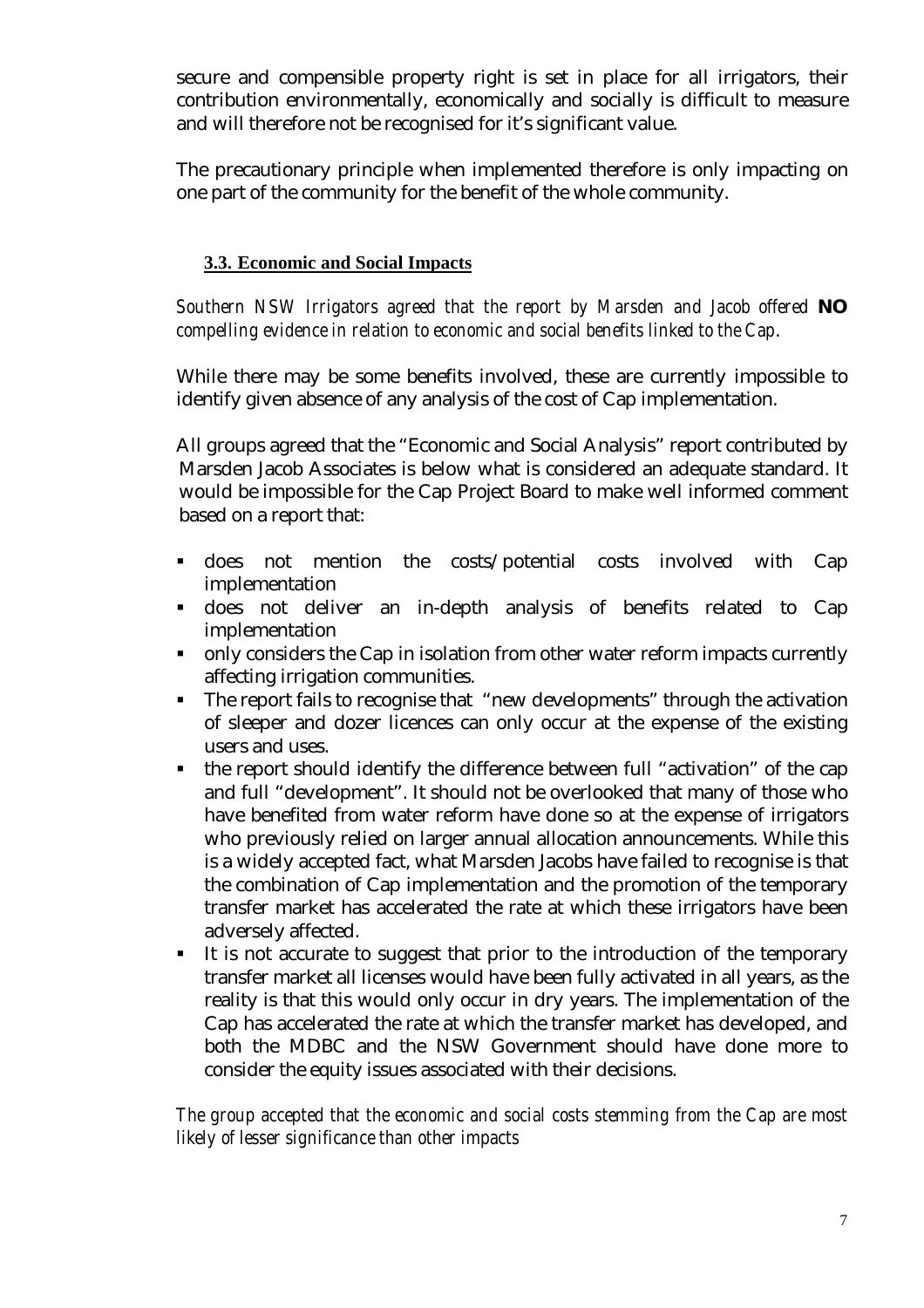These include the accelerated activation of "sleeper and dozer" entitlements through transfer and the introduction of environmental flows in the case of the Murrumbidgee valley. Other valleys, particularly the Barwon-Darling and Lachlan have suffered significant impacts as a result of the implementation of the Cap and will require an urgent restructure package. However the Cap may continue to suffer undue criticism unless the cumulative costs and benefits of these reforms are adequately investigated and released to the public.

The group suggests that the Cap Project Board publicly release terms of reference for a consultant (s) to consider:

- ! the macro and micro economic/social costs and benefits of Cap implementation;
- ! The relationship between the cost/benefit outcomes of the Cap AND the cost/benefit outcomes related to other water reform issues;
- ! The relationship between the Cap and available resource.

*Southern NSW Irrigators are in general agreement that the net benefit of the Cap will increase over time but that further work needs to be carried out to understand individual valley/irrigator impacts.*

Southern NSW Irrigators are in general agreement that the implementation of the Cap should provide a higher security of water supply at the State and valley levels. The group agreed that the Cap has defined State and valley property rights but not those of individual water users. Only with the implementation of a secure individual property right will security for long-term investment be realised (and therefore the perceived benefits of the Cap).

Southern NSW Irrigators also questioned the claim that the combination of the Cap and water trading has moved water to high value production and processing resulting in widespread economic and social benefit.

This may well have occurred, however, the report offers no evidence of high value processing from high value production increasing as a result of the Cap. In addition to this, moving water to its "highest value use" at all costs can be a high risk strategy – after all some high value opportunity crops in one year may be low value in the following year.

*We believe "high value" should relate to enterprises providing positive regional and national benefits including:*

- ! *high rates of return to growers*
- ! *employment through value-added processing and;*
- ! *underpinned by secure markets*

*The group is of the view that the Cap has NOT restrained growth of diversions in an orderly fashion*.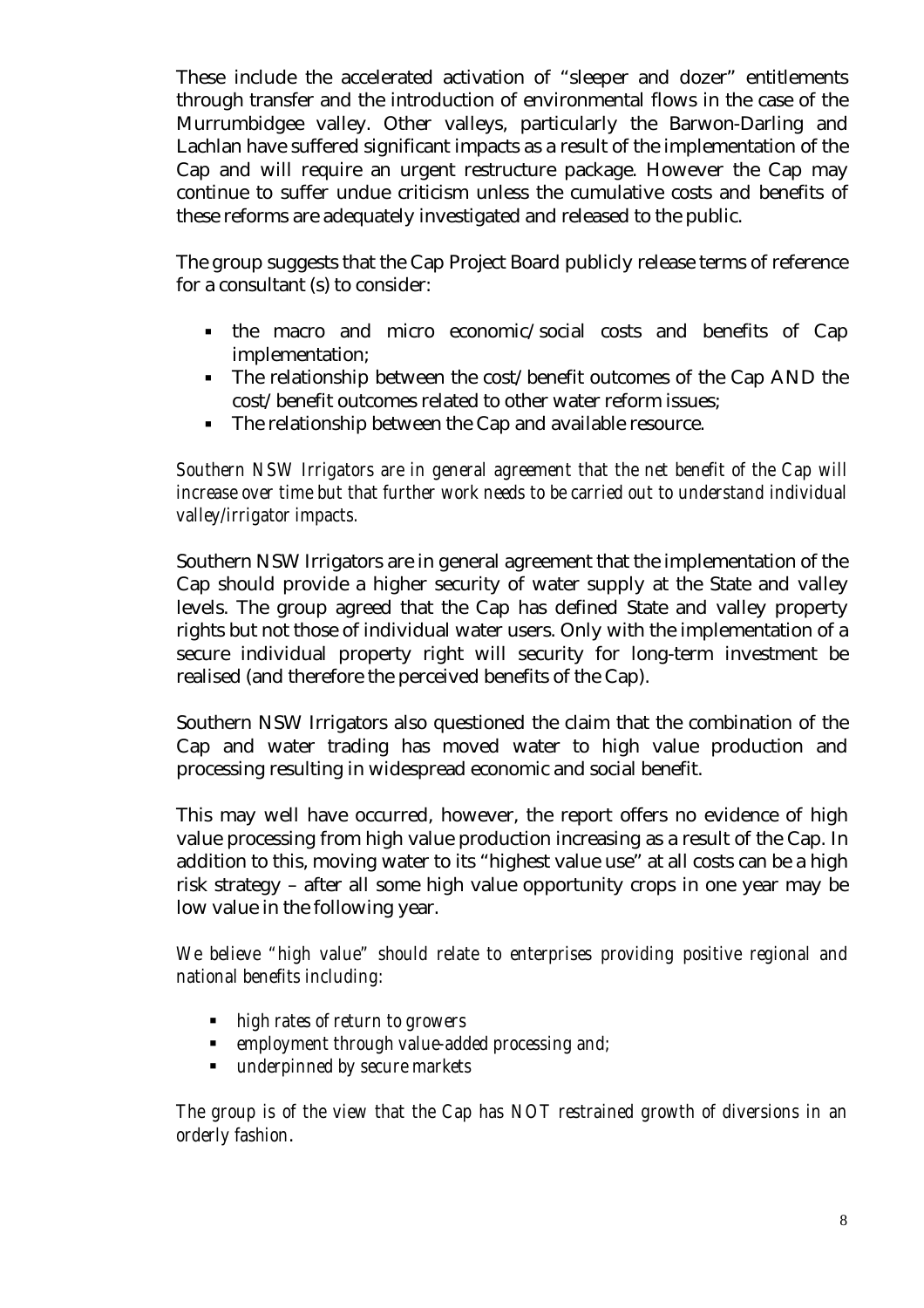<span id="page-8-0"></span>The Cap was implemented as a blunt instrument designed to limit total diversions. The constructors of the Cap and implementing authorities essentially left valley communities to "sort out the mess" in relation to equitable sharing of Cap limits without consultation regarding the construction of frameworks for sharing cap limits or a reasonable adjustment period.

The participants agreed that while the Cap will, in the long-term, provide a net benefit to irrigation communities, the Project Board should recognise that the implementation of the Cap has had a negative impact on a previously held expectation of access to water and thus on wealth, prosperity and equity in irrigation enterprises in the short term.

#### *Valley security without individual security is undermining the value of the Cap.*

#### **3.4. Water Management Planning**

Southern NSW irrigators recognise that there should be an environmental, social and economic audit of each individual river system. However, we agreed that the model for a Sustainable Rivers Audit that was proposed by the Project Board could risk becoming a high-handed approach to the environmental management of the river system unless local communities are intrinsically involved.

Any audit should recognise the value of local knowledge from irrigation communities (including irrigation groups/individuals, environmentalists, universities and so on) who best understand the balance of requirements at a valley level. A strictly "top-down" approach advocated by the Project Board may not allow an individual valley the ability to have input into and therefore ownership of the assessment of that valley's overall health.

There are many issues with regard to water sharing, environmental priorities and measurement models which are best managed on an individual valley community basis in consultation with government. Such a management framework has been documented in the NSWIC Blue Paper (referenced).

Southern NSW Irrigators view the basis of a Water Management Planning framework as follows:

Developing the Plans :-

- ! As a general principle, NSWIC favours a less adversarial approach whereby all interest groups within a Valley can reach agreement on the key objectives and strategies for a Water Management Plan. This should be the responsibility of a representative Water Management Committee in each Valley.
- ! Where Water Management Committees are having difficulty reaching any sort of agreement, an independent body (such as the Healthy Rivers Commission in NSW) will be asked to arbitrate and provide a determination for the Water Management Unit in question.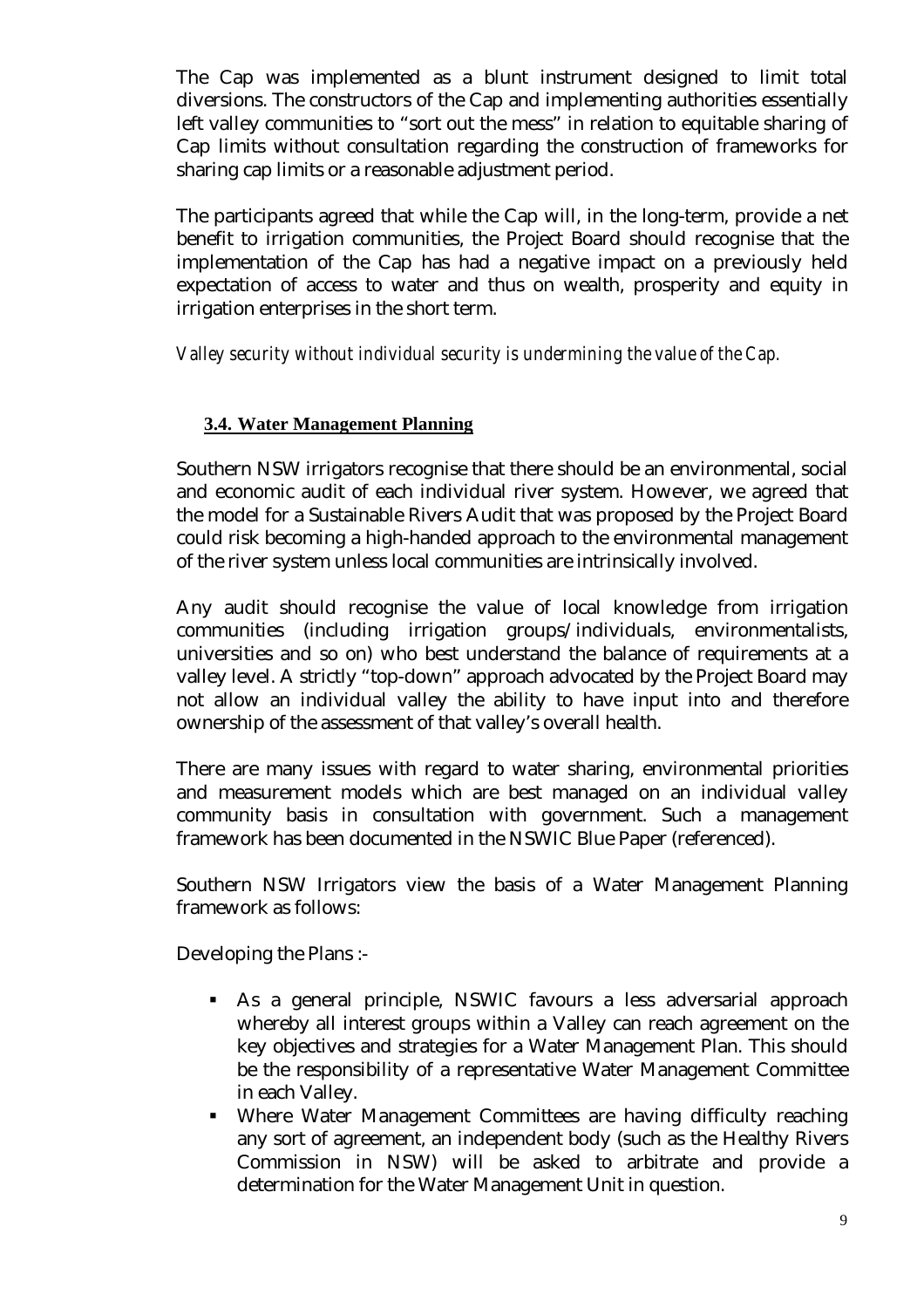- <span id="page-9-0"></span>! Where existing Committee's have reached agreement on most (but not all) of the key objectives and strategies, the Independent body may be called in to mediate differences.
- ! Where Committees have reached agreement on all objectives and strategies, recommendations may be made direct to the Minister without the need for intervention.

Addressing equity issues :-

- ! Individual Water Management Plans should define sharing models and priorities as appropriate for communities. It must be mandatory for Plans to consider equity issues at all levels, based on an agreed set of assessment protocols;
- ! The assessment protocols must be developed and described in a similar manner to the COAG principles on Water Reform, with State sign-off.
- ! The IAG would then have a responsibility to ensure compliance with equity protocols as part of its annual review of Cap operation.

Water Management Plans will generally provide :-

- ! all water users with a defined volume or resource share with a probability of supply attached;
- ! safety mechanisms to avoid unacceptable adjustment issues and provide transition times for communities as a result if separation of access and use rights;
- ! for an audit against community agreed benchmarks for example, defined/agreed management rules for each Water Management Plan using reliability described in terms of 100 years modelling of early season and complete season availability;
- ! the basis of sustainable extractable limits. This would be inherent in the Plan. The plan would incorporate the environmental needs of a river and there is therefore no purpose served by imposing extractable limits in addition to the Water Management Plans; and
- ! for circumstances where significant flows may result in temporary suspension of sustainable extraction limits. This would also be a matter for individual valley Water Management Plans to manage, but needs to recognise state / valley responsibilities.

#### **3.5. Equity Considerations**

The group is of the understanding that approximately 80% of submissions were received from N.S.W. and of those a similar percentage focused on the equity and/or the history of use argument. Irrigators recommend that rather than abrogate responsibility for the effects of Cap implementation the Project Board should seek to address these issues. This is essential as long term support for the Cap has and will continue to be unnecessarily threatened as a result of equity issues. It is important that all stakeholders can see and share in the benefits – not just some.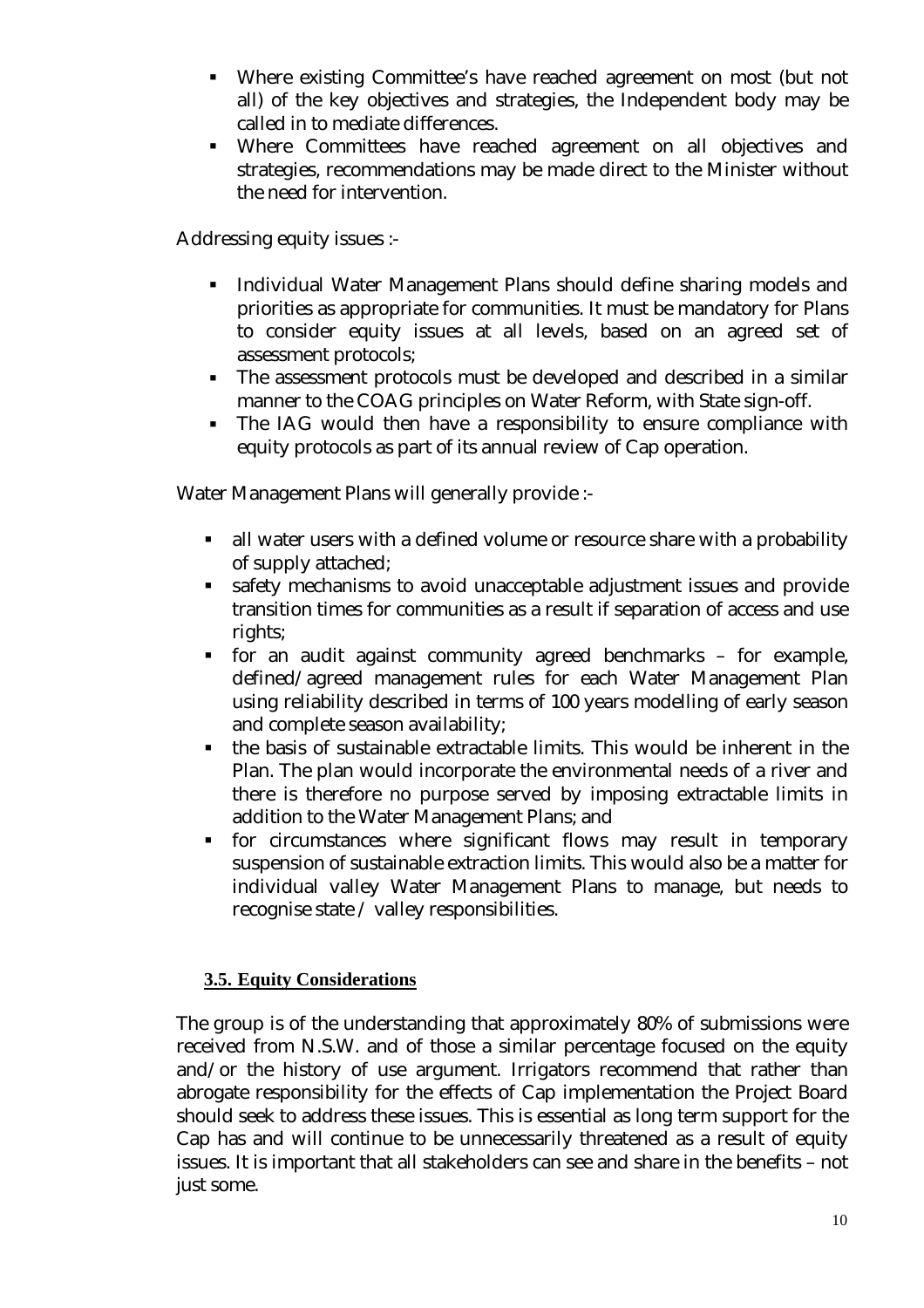<span id="page-10-0"></span>*Southern NSW Irrigators endorse an approach that will provide individual valley communities with the opportunity to resolve equity issues between stakeholders. However, the framework must recognise that in some cases arbitration may be required to resolve such issues.*

Section 3.4 Water Management Planning describes a process for the development of Water [Management Plans which takes](#page-8-0) into account equity considerations.

Water Management plans must include consideration of equity issues :-

- ! At the State level valley plans must not prejudice the rights established under the 1993/94 MDBC Cap for each State.
- ! At the Valley level valley plans must not prejudice rights established under the 1993/94 MDBC Cap for each State.
- ! At the individual level there must be a defined set of protocols by which each valley must consider the equity impacts of the proposed Water Management Plan including Cap compliance.

The development of the assessment protocols should be carried out by way of a project initiated by a peak body forum at which key principles can be agreed. These principles would then form the basis of a policy paper that would ultimately require Ministerial Council approval and State sign-off.

The development of this policy paper would be matter for the Murray-Darling Basin Commission. Appropriate stakeholder bodies would include the Federal Government, State Governments and peak water user bodies in each State. The IAG should also be involved.

## **3.6. Implementation and Compliance**

We agree that the Independent Audit Group process for developing and divulging data regarding the implementation of the Cap and compliance on diversions is flawed. The participants recommend that the I.A.G. report should be provided in draft form to relevant bodies such as bulk water distribution agencies to maximize accuracy prior to public release.

We agree that an acceptable compliance tool has not yet been developed for statewide implementation. The group also considered that accountability for previously developed models and monies spent should be demonstrated.

#### **3.7. Schedule F to the Murray Darling Basin Agreement**

The participants agreed that the finalisation of arrangements under "Schedule F-Cap on Diversions" to the Murray-Darling Basin Agreement should be given priority.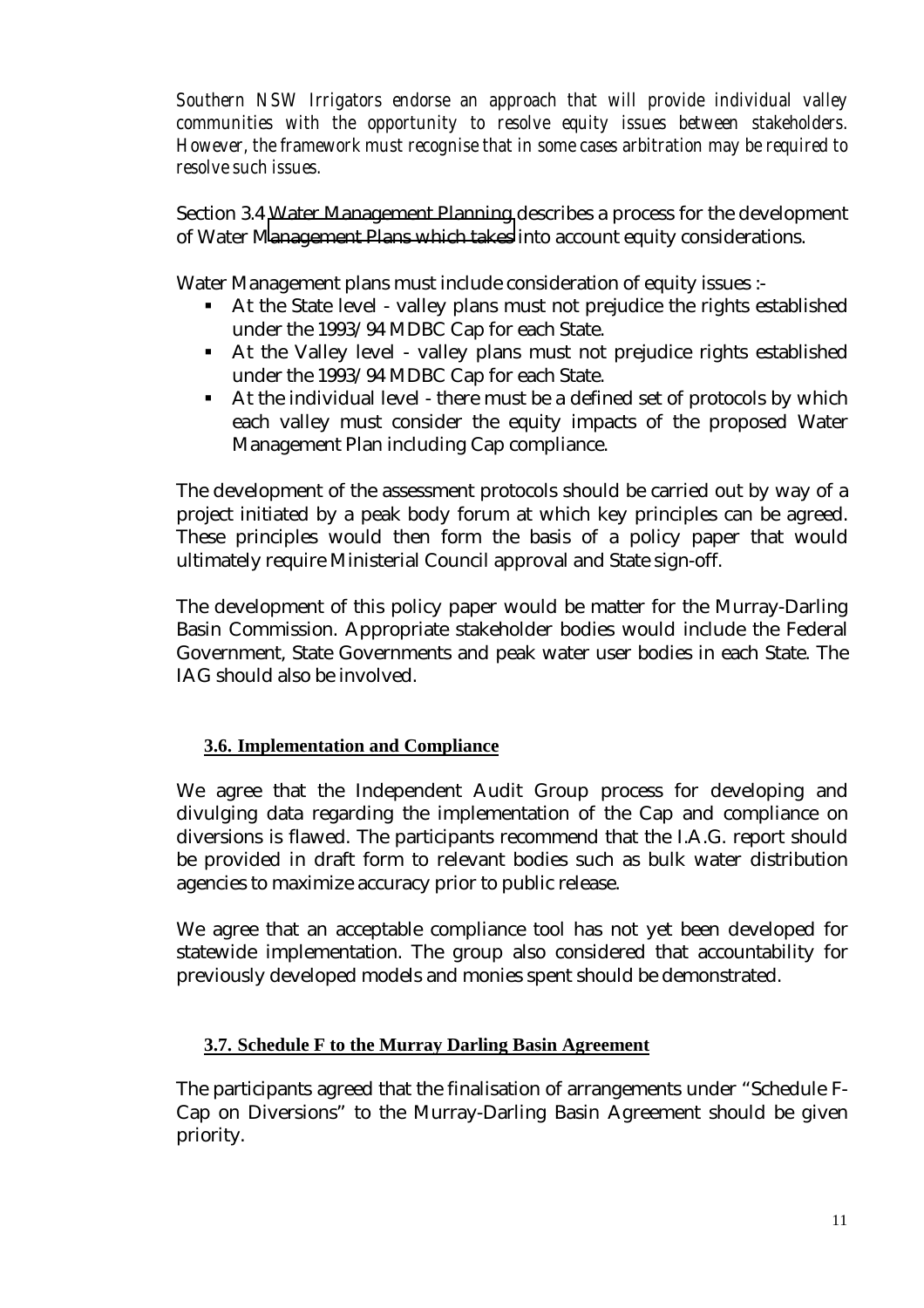*The group recommends that for improved confidence in and support of the Cap, irrigation communities should be party to these negotiations*.

As the definition of Cap arrangements will vary significantly across each valley, the group believed broad principles for these arrangements should be developed at a state level with regional management through Water Management Plans.

Southern NSW Irrigators agreed that the Project Board should not remove endof-valley flows as a method of CAP compliance unless it can be proved that the removal of this compliance measure will not prejudice the yield and security of another valley.

Southern NSW Irrigators agreed that "Schedule F-Cap on Diversions" is only as effective as an implemented compliance regime. In order that each water user, valley and State is aware of their obligations and rights prior to the enforcement of any sanctions, an individual property right must exist. The group will therefore not condone any remedial action for breach of the Cap in the absence of a secure individual property right.

The application of sanctions will be extremely difficult while ever there is socialisation of the Cap. Provided that individuals (or groups) can be identified, any sanctions should be targeted at those responsible for Cap breach. However the group identified a major flaw with any proposal to implement penalties. Under current conditions irrigators will be penalised for State actions, since the States set the rules for Cap compliance.

These conditions require amendment to reflect our preferred model for water management. Under this model, sustainable limits, contributions to Basin health and compliance measures are agreed between valley groups and government. Under this model any proposed penalties will be as a result of compliance rules agreed to by valley communities.

The group recommends an appropriate adjustment period prior to the implementation of this compliance regime be effected, with sanctions applicable after this time.

In relation to the proposed resetting of the accounting period for the Cap, the participants agreed that:

- ! A review of data pertaining to accounting for diversions under the Cap is essential .
- ! Providing this review reveals no outstanding inaccuracies, then the commencement date for accounting should **not** be reset.
- ! However, if such a review exposed significant inaccuracies in diversion or modelling accounting, then a reset should occur. Any reset should not disadvantage groups that have accumulated credits over the 1993/94 – 1999/2000 period.